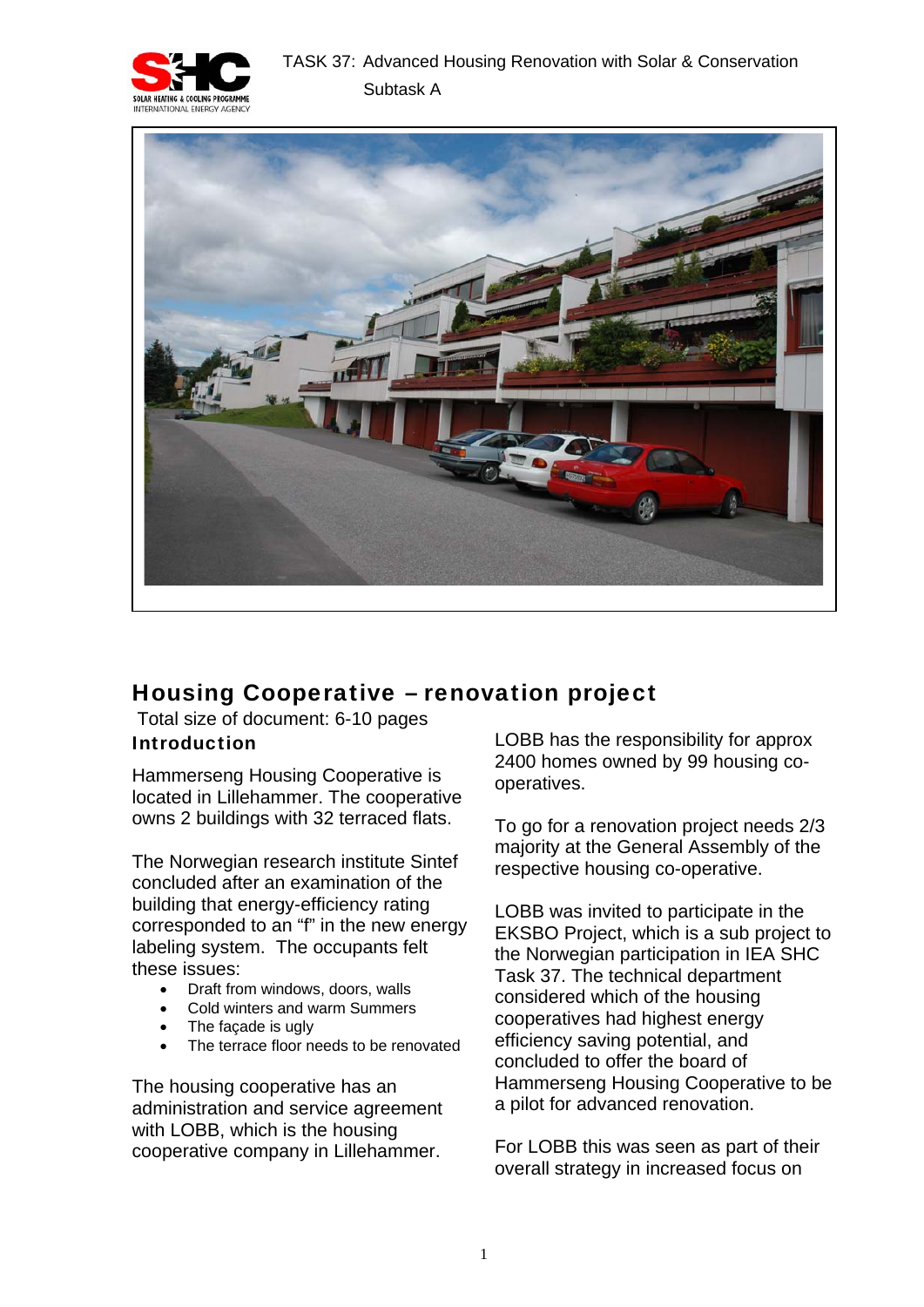

sustainable renovation in their building portfolio.

The former Managing director of LOBB was informed about the EKSBO project through his personal contacts in the Norwegian State Housing Bank. The director introduced the idea of participating in the EKSBO project to his technical department, which consists of two persons. Both became positive to the idea, and their interest grew as they increased their knowledge in the subject through participation at study trips and conferences.

When the former director resigned, and a new started, they continued to develop the idea, integrated as part of the overall strategy for LOBB.

The main steps in the process were:

- 25.10.06: LOBB inspection of buildings together with the board in Hammerseng
- Autumn 2006: LOBB considered which housing cooperatives to be targeted
- 18.01.07: Invitation to be a pilot as part of IEA
- 3.02.07: The board of Hammerseng accepted the invitation
- 30.3.07: Evaluation and a renovation plan – Step 1 (subsidized)
- 22.05.07: General Assembly decided to merge renovation plans for 2008 and 2009 and to include façade, roof, windows and doors
- June 2007: Personal interviews of the owners
- October 2007: Contract signed between LOBB and the board of Hammerseng to execute evaluation and develop alternative renovation solutions by the technical research institute Sintef.
- 15.11.07: Presentation for the board by LOBB, Segel, Housing Bank and **Sintef**
- 5.12.07: Information meeting for the owners by LOBB, Housing Bank and **Sintef**
- 21.2.08: General Assembly decided to go for "light" renovation project.

In addition to this, LOBB worked with their strategies on a general level:

- 13.11.07: Internal strategy workshop in LOBB (analysis and ambition level)
- 28.3.08: Internal Strategy workshop, focused on learnings from Hammerseng and definition of strategies for the business area "Renovation".

## 1. Information gathering

LOBB as initiator of this specific project mad mainly these types of information gathering:

- Maintenance reports for each of the housing cooperatives.
- Know how from the EKSBO Project about technical issues and decision making processes (including participation at the Passive house conference in Bregenz).
- Knowledge among employees in LOBB about the occupants in many of the housing cooperatives.
- When the pilot was chosen. The Norwegian State Housing Bank and a student from the Norwegian Technical University visited and interviewed most of the inhabitants.
- Information about income level among occupants were gathered from public sites on the internet.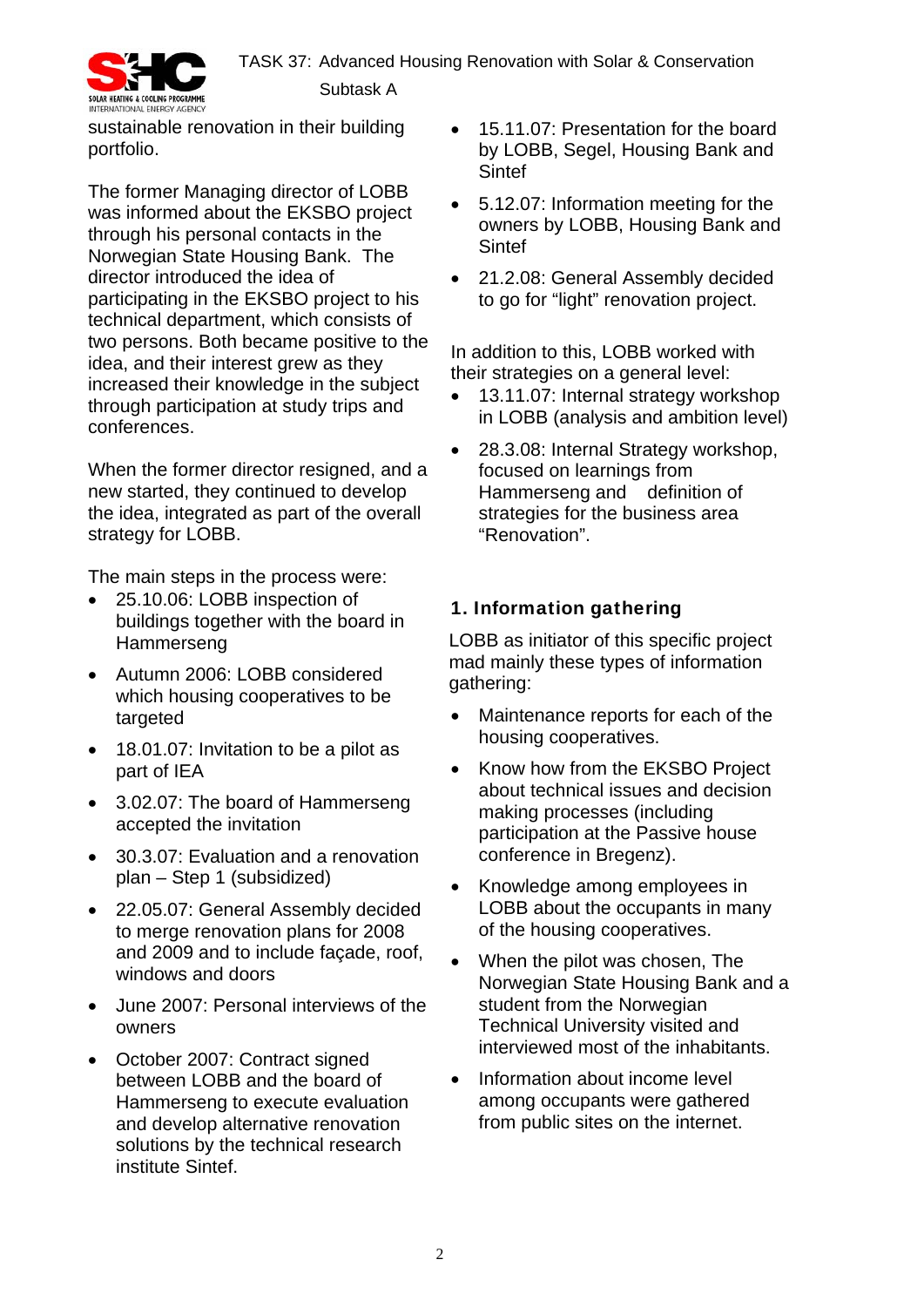

## 2. Analysis

Important factors which indirectly influence LOBB's market (PEST-Analysis):

### **Political factors**

• Norwegian authorities are encouraging sustainable solutions – also incentives

Subtask A

- Environmental plan for municipality
- Media focuses more on how to increase supply of more energy rather than on saving

#### **Economical factors**

- General strong purchase power
- Relatively low energy prices
- Overheated Norwegian economy
- High pressure in the building market
- Media focuses on how to recruit and integrate immigrants to the market

## **Social factors**

- Net fortune medium +
- High education level
- Age 60+
- No kids
- Media focuses on how to cope with the elderly wave

## **Technological factors**

- Lack of competence about sustainable solutions
- Research mainly by Sintef
- Increased focus by tech. Universities.
- New building code to be implemented only for new houses
- Some media focus on"future homes".
- Few existing examples

## **Market segmentation**

Before the Hammerseng Housing Cooperation was elected as pilot, LOBB

segmented the market mainly by the technical condition of the buildings.

Housing cooperatives established in the seventies and earlier, and which were lagging behind with their maintenance were considered as most likely to be interested in high ambition renovation.

They considered persons with higher education to be more interested due to better financial situation as well as concern for the environment. However, they did not have detailed information about the persons' background so they could only define this from their impression which was founded on their local insight.

As Hammerseng was chosen as the pilot, most of the occupants were interviewed (in person on site) by the Norwegian State Housing Bank and a student from the Norwegian Technical University. Among other information, they found that most had higher education. Several were retired teachers. The households were constituted by 1 or 2 persons without children.

The distribution of age was like this:

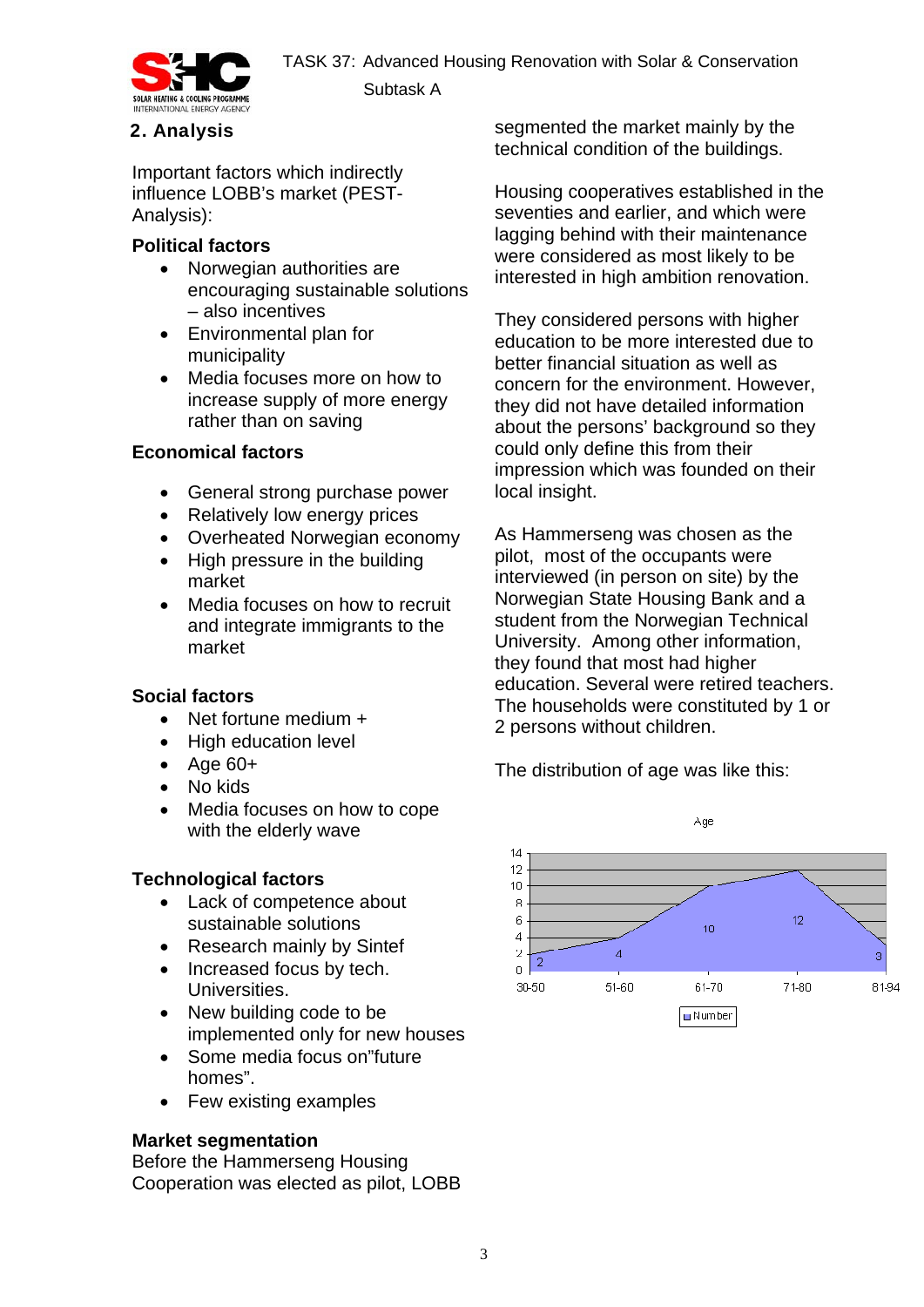

Subtask A

The initial hypothesis was that this group should have an income which is above average (i.e. financially good situation).

After checking the financial facts among the occupants (which is public information in Norway), it was stated that:

- 9 of the 22 voting households had two incomes.
- The vast majority of the owners had an income which were lower than the Norwegian average. In fact, some had rather low income.



Figure: 6-force model (Grove).

#### **The market arena**

Through the 6-forces model, LOBB discussed what they tried to offer in respect to the customers' real needs. The model illustrates which forces they have to maneuver together with (and some against) in order to design solutions which fulfill the needs of the customers.

The core business of LOBB is to serve housing cooperatives in the region of Lillehammer with management services and technical consulting and planning regarding buildings and outdoor areas. As part of their participation in the EKSBO project they increased the focus on sustainability in renovation projects.

The motivation (which drives them) of the customers is what they feel as their "pains".

The interactive process between LOBB and their customers are directly influenced by the other actors (i.e. forces) on the arena. Foremost, the supplier-side through the EKSBO project is actively motivating both LOBB and the customers to aim for high ambition level.

The competitor-side in this case plays as a driver as it reminds about the options; either to move to a better existing flat or to join a new project. The challenging question for each occupant is therefore, if he wants the existing flat should be updated and competitive to modern flats, or to remain cheap and simple. If more than 1/3 choose the latter options, it is likely that some of the other will move over to more attractive flats.

In the Hammerseng Housing Cooperation several of the occupants did several individual means to cope with the bad insulation, such as using thicker curtains during the cold winter, and by lowering the temperature in some of the rooms. As a consequence, their energy bill was not too scary for them.

In this case, complimentary actors did not play an important role. The municipality of Lillehammer was considered to have common interest with LOBB, as the project included many older persons who could probably extend the time before they had to move into elderly homes.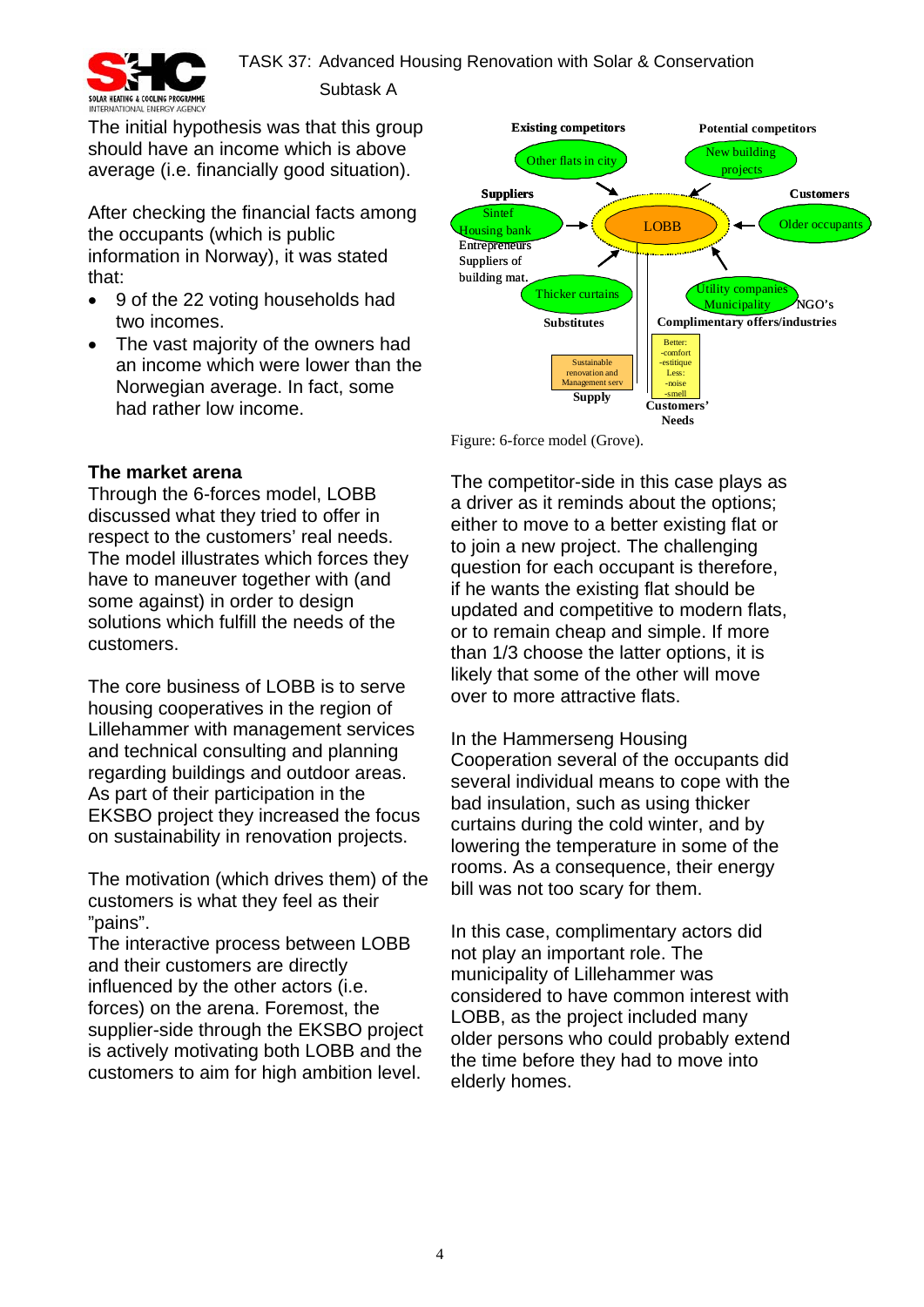TASK 37: Advanced Housing Renovation with Solar & Conservation Subtask A



## **Technical analysis**

The 2 blocks of flats belonging to Hammerseng Housing Cooperation were built in 1971/72. In 1995 it was made additional 5 cm insulation in the end wall. In the early 80's it was added 5-6 cm insulation in the roof.

The current condition is somewhat "worn" and renovation of the facade is anyway needed.

Energy consumption before:

- Calculated: 267 kWh/m2
- Real:  $\sim$  125 kWh/m2 (due to low indoor temp and individual saving measures). In addition to heating by wood stoves

Sintef's classified the building as category F in the new energy labeling system (A-G, where A is best).

The occupants felt these issues:

- Draft from windows, doors, walls
- Cold winters and warm Summers
- The facade is ugly
- The terrace floor needs renovation

Based on this, such options for ambitions were presented for renovation:

- Ordinary: level E (current F) o New rent: NOK 4.932
- Medium: level C (as new build. code) o New rent: NOK 6.030
- High: level B
	- o New rent: NOK 6.348

Current rent per month for a 97 m2 flat is NOK 2.643,-

## **Summarised SWOT-analysis**

Based on the analyses presented above and some others, LOBB summarised their current strategic position:

## **Strengths**

• Financially strong

- Well experienced with project management
- Broad professional skills
- Participation in Eksbo (network with interested suppliers)
- Good knowledge about the occupants as well as about the buildings
- In depth knowledge about decision making processes in housing cooperatives
- Good reputation

## **Weaknesses**

- Limited experience with sustainable renovation projects.
- LOBB failed in launching a passive house project for new houses, and serves as a bad reference.
- Scarce capacity in following up development projects.
- Lack of QA-system

#### . **Opportunities**

- Financial incentives from authorities
- General strong economy
- Cooperation with the municipality
- Work through the boards in the housing cooperatives to
- By creating the first success, it will be easier to get new started
- Focus on reduced energy costs (in general) and improved quality
- Increase attractiveness and value of flats
- New building code (for new buildings)
- Increased access to knowledge about sustainable solutions
- Increased interest in media for sustainable solutions, such as "house of future"
- Better aesthetic
- Less moisture and draught
- Better indoor temperature

## **Threats**

- Limited willingness to pay higher rent (rent was very low)
- Competition from new projects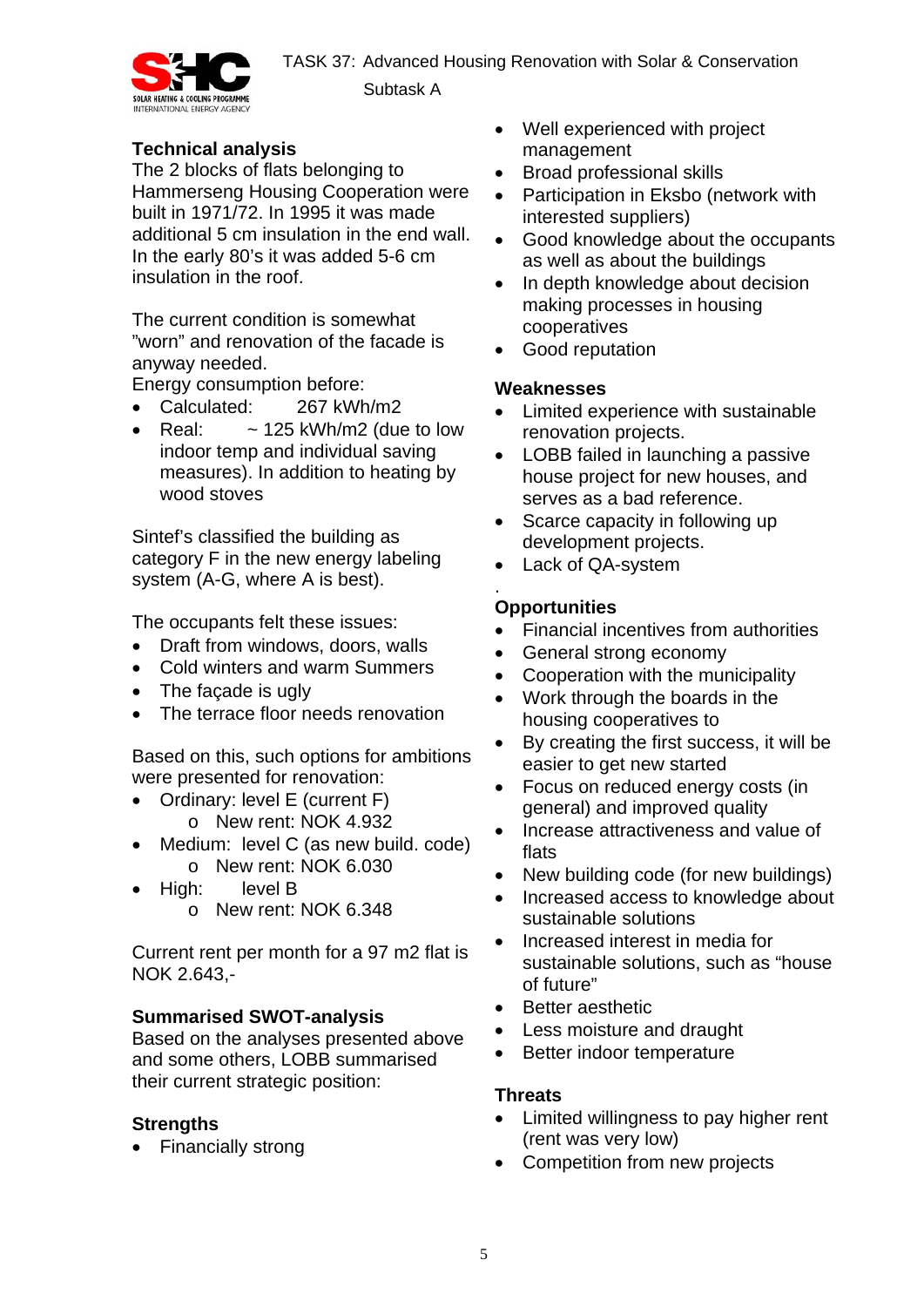

- Unpredictable decision making process
- Focus on simplification may result in minimum solutions
- Relatively low energy prices
- High pressure in the construction business

# 3. Goal

## **LOBB's overall vision is to:**

*"Improve the everyday for our members"* 

Regarding the existing building stock;

- LOBB has ambitions to improve the quality of older buildings to the level of new buildings.
- LOBB will have at minimum 2 such renovation projects ongoing.

## **For the pilot project at Hammerseng the goals were:**

- To convince the general assembly to at least go for the medium ambition level.
- To accomplish a successful renovation project.

# 4. Strategies

## **LOBB's strategies for the renovation business:**

- 1. Develop, accomplish and communicate good pilots in retrofitting.
- 2. Development of competence and training within LOBB through use actively use of networks.
- 3. Good decision making processes for the housing cooperatives.

For the pilot at Hammerseng these strategic choices were made:

- 1. Tailor-made proposals adjusted to the occupants desires. Three options were designed and presented.
- 2. The extra cost of planning (related to the ordinary option) was funded by the Norwegian Housing Bank. The additional cost of insulation, etc for the ambitious option was partly sponsored by suppliers.
- 3. An integrated decision making process with strong involvement of the occupants – but through the board of the housing cooperative.
- 4. Build credibility by use of the best technical expertise in Norway.
- 5. Use the positive image of being an international pilot to create pride among the occupants.

## 5. The actions taken

These actions were taken in order to realize the strategies:

- 1. The two technical key persons increased their knowledge in the subject by participating in EKSBO. excursions and conferences.
- 2. Workshop together with the board of Hammerseng where facts about technical solutions were presented by Sintef, and Segel presented challenges in similar decision making processes.
- 3. Information meeting for the occupants.
- 4. A student from the Norwegian Technical University and a representative (sociologist) from the Norwegian State Housing Bank interviewed the occupants, focusing on their needs and wishes.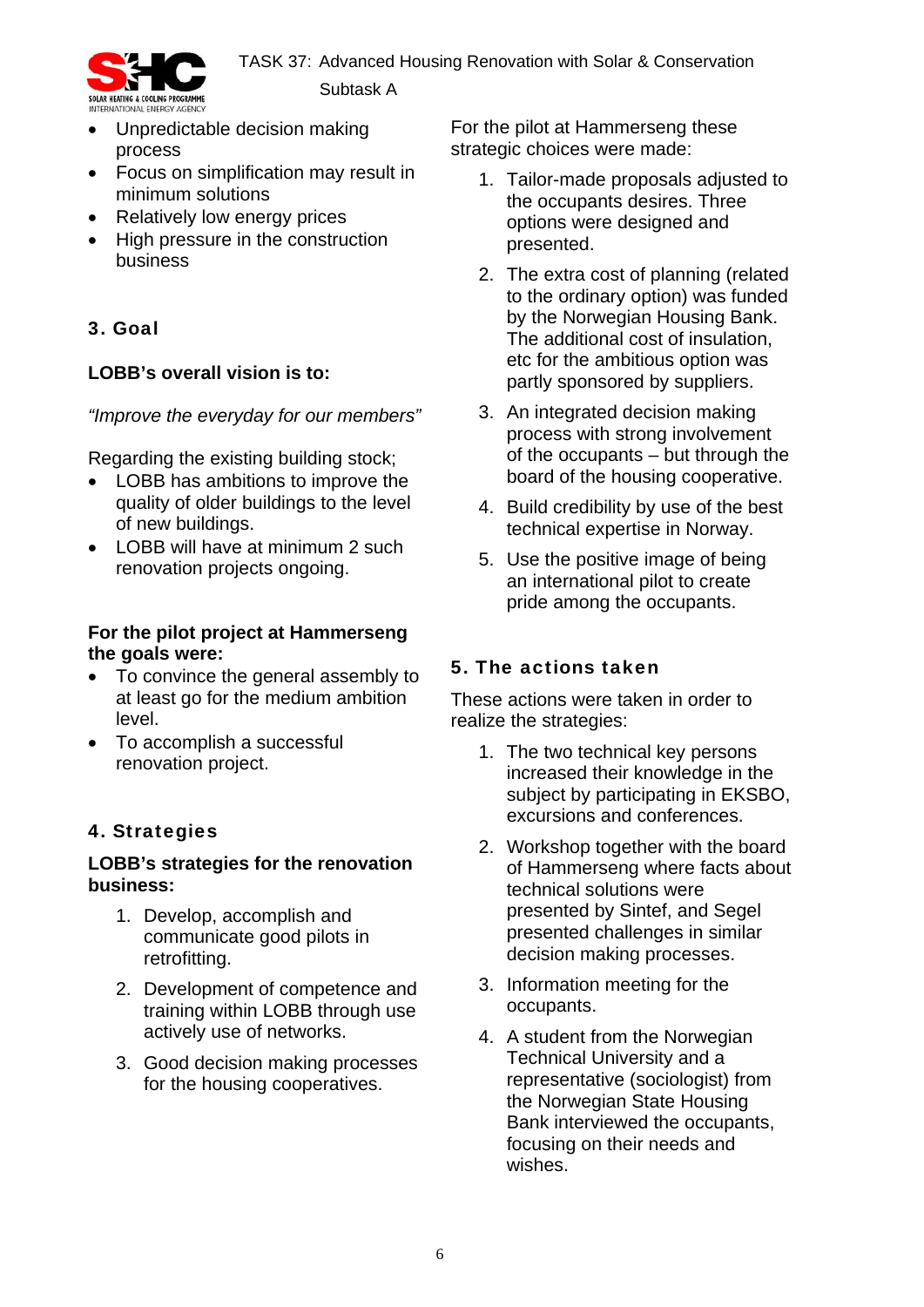TASK 37: Advanced Housing Renovation with Solar & Conservation



Subtask A

5. The final proposals (three options) were deigned as a result of technical analysis and the interviews of the occupants. These were presented for decision at the general assembly.

# **6.** Results and lessons learned

Only 5 of 22 voted yes for an ambitious renovation.

17 voted for a smaller renovation project (maintenance plan for two next years).

Distribution of the votes:

- 4 of those voted yes had highest income
- The fifth had an medium+ income
- None of the occupants with the lowest income were positive.
- Age does not seem to differ their attitudes
- Only one of the single family households was positive
- Two of four board members voted against.

# **Lessons learned**

- Financial situation is the most important barrier for this segment.
- As older people they had lived modest without high comfort.
- Due to low energy consumption, the energy savings would not be substantial. The sales arguments left were comfort and nicer look.
- A very high percentage increase of the rent "terrified" the occupants. Some of the wealthier persons sympathised with the poorer.
- An indication that couples are more positive than singles.
- Seamentation criteria:
	- Building: High potential for energy efficiency
	- Persons: Late majority/Laggards
	- Situation:
- Lived in the same flats for long time, therefore not that eager to renovate as newcomers.
- However; should be a "time-window" for renovation due to the ugly façade.
- The process:
	- The board members did not agree about ambition level.
	- The chairman was very positive, but was not too communicative (in the two meetings he had hired an other person (external) to lead them).
	- The two positive board members were not representative for the majority of the owners.
	- All occupants expressed that the information presented by LOBB and Sintef were extensive and good.

## **Lessons learned seen by the key persons at LOBB**

- Payback time should not be used as the convincing argument
- Important to analyse the real energy consumption today instead of estimated " normal consumption" based on average national figures. As these occupants consumed far less than normal due to individual measures (example lowering temperature), they did not find the theoretical energy (cost) savings to be realistic.
- Communication is perhaps the biggest challenge, as it is needed 2/3 majority for a positive decision. All actors must be convincing in their arguing for a high ambition level. This includes LOBB's own key persons, all board members as well as external experts. We could all have been more